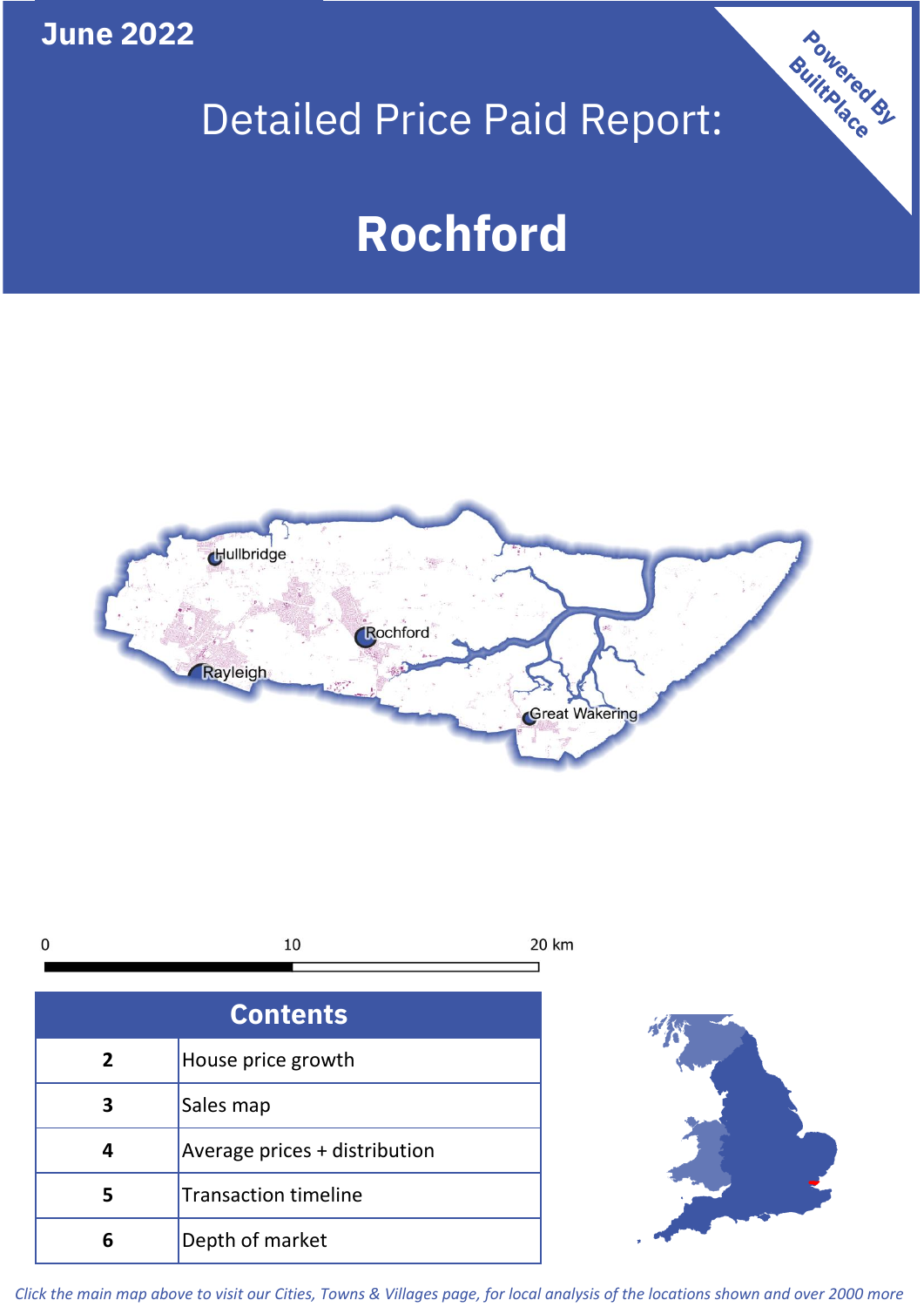#### **Headline Data**

|                     | <b>Current level</b> | 3 month  | <b>Annual</b> | 5 year | 10 year |
|---------------------|----------------------|----------|---------------|--------|---------|
| <b>House prices</b> | £407,141             | 2.2%     | 11.1%         | 23.2%  | 85.1%   |
| <b>Transactions</b> | 1,556                | $-13.2%$ | 18.1%         | 13.0%  | 39.4%   |

# **House Price Growth (April 2022 data)**

#### *Annual Change in House Prices*



House prices in Rochford grew by 11.1% in the 12 months to April 2022 (based on 3-month smoothed data). By comparison national house prices grew by 10.7% and prices in the East of England grew by 11.6% over the same period.

Rochford house prices are now 65.9% above their previous peak in 2007, compared to +64.9% for the East of England and +52.9% across England.



#### *Year-To-Date Change in House Prices, December to April*

Local prices have grown by 2.4% in 2022 so far, compared to growth of 3.0% over the same period last year.

#### *Source: OS OpenData; UK House Price Index (Contains HM Land Registry data © Crown copyright)*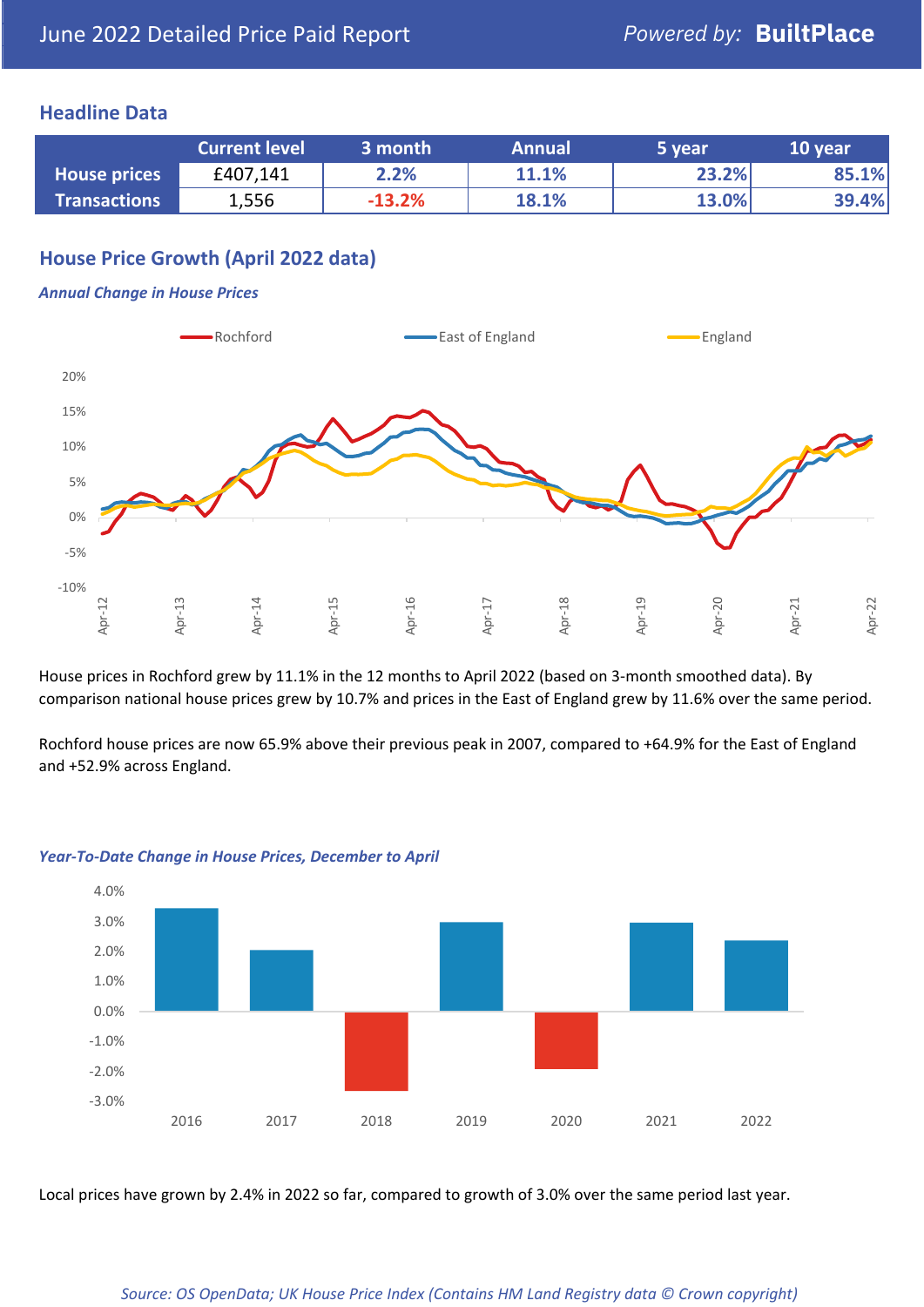# **House Price Map**

*12 months to April 2022*



*Each point is one postcode, coloured by the average value relative to all sales in this local authority (price bands are LA-specific quintiles).*

**Map Key**

| Min      | <b>Max</b> |                            |
|----------|------------|----------------------------|
| Up to    | £296,000   | 1st quintile / lowest 20%  |
| £296,000 | £344,000   | 2nd quintile               |
| £344,000 | £395,000   | 3rd quintile               |
| £395,000 | £501,000   | 4th quintile               |
| £501,000 | and over   | 5th quintile / highest 20% |

#### *Source: OS OpenData; UK House Price Index (Contains HM Land Registry data © Crown copyright)*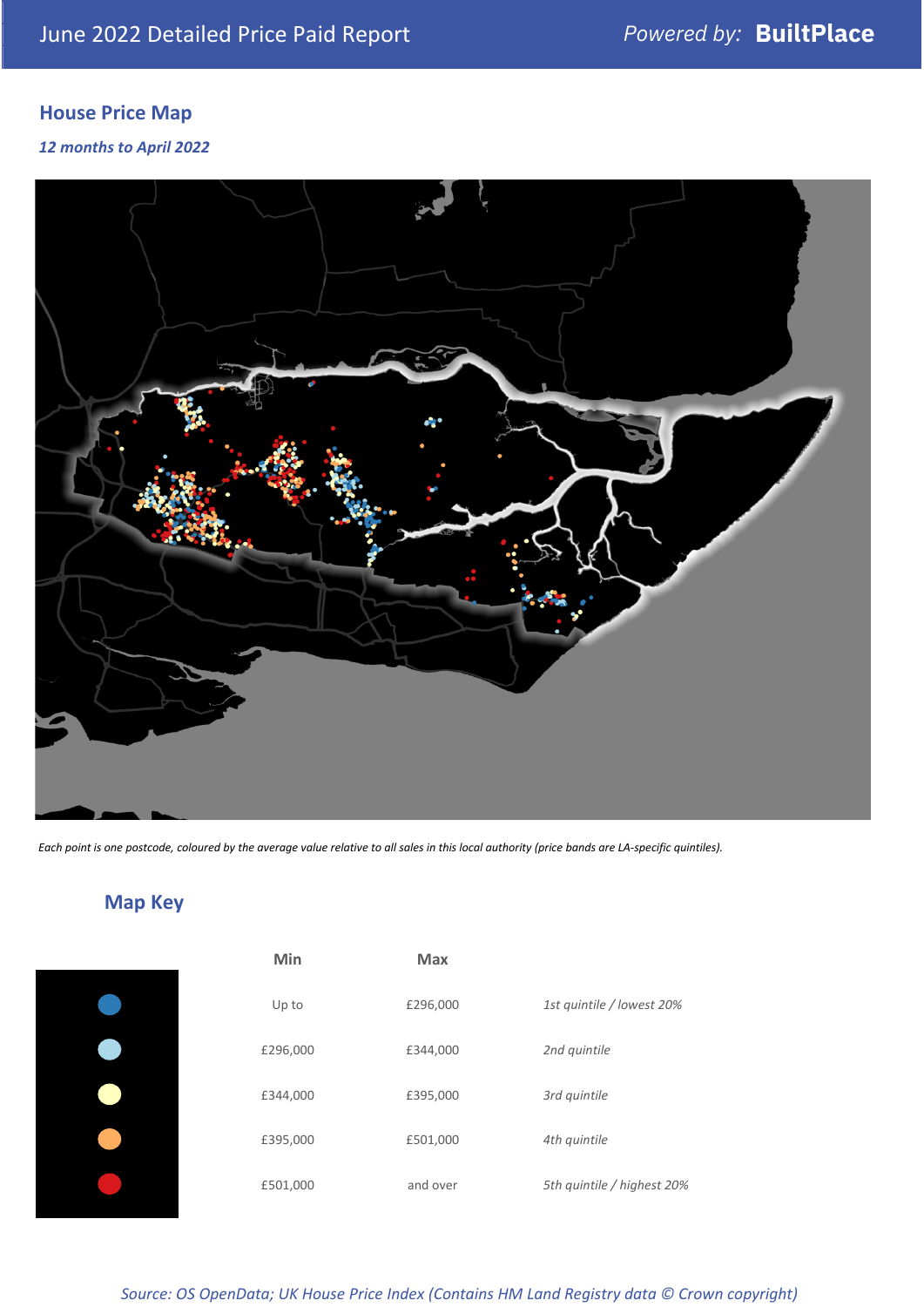# **Average House Price by Property Type**

#### *12 months to April 2022*



|                 | <b>New</b>           | <b>Second hand</b> |  |
|-----------------|----------------------|--------------------|--|
| <b>Flat</b>     | No recorded<br>sales | £197,734           |  |
| <b>Terraced</b> | No recorded<br>sales | £316,257           |  |
| Semi-detached   | £397,809             | £373,313           |  |
| <b>Detached</b> | £506,490             | £575,382           |  |

## **House Price Distribution by Year**

*All properties, by price band and calendar year (2020 = year to date)*

|                    | 1997 | 2002 | 2007 | 2012 | 2017 | 2019 | 2020 |
|--------------------|------|------|------|------|------|------|------|
| <b>Under £100k</b> | 79%  | 17%  | 2%   | 4%   | 1%   | 0%   | 0%   |
| £100-200k          | 20%  | 64%  | 37%  | 41%  | 8%   | 5%   | 9%   |
| £200-300k          | 1%   | 14%  | 44%  | 40%  | 29%  | 16%  | 10%  |
| £300-400k          | 0%   | 3%   | 10%  | 9%   | 38%  | 40%  | 43%  |
| £400-500k          | 0%   | 2%   | 4%   | 5%   | 14%  | 19%  | 19%  |
| <b>£500k-1m</b>    | 0%   | 1%   | 3%   | 2%   | 11%  | 18%  | 17%  |
| £1-2m              | 0%   | 0%   | 0%   | 0%   | 0%   | 1%   | 1%   |
| <b>Over £2m</b>    | 0%   | 0%   | 0%   | 0%   | 0%   | 0%   | 0%   |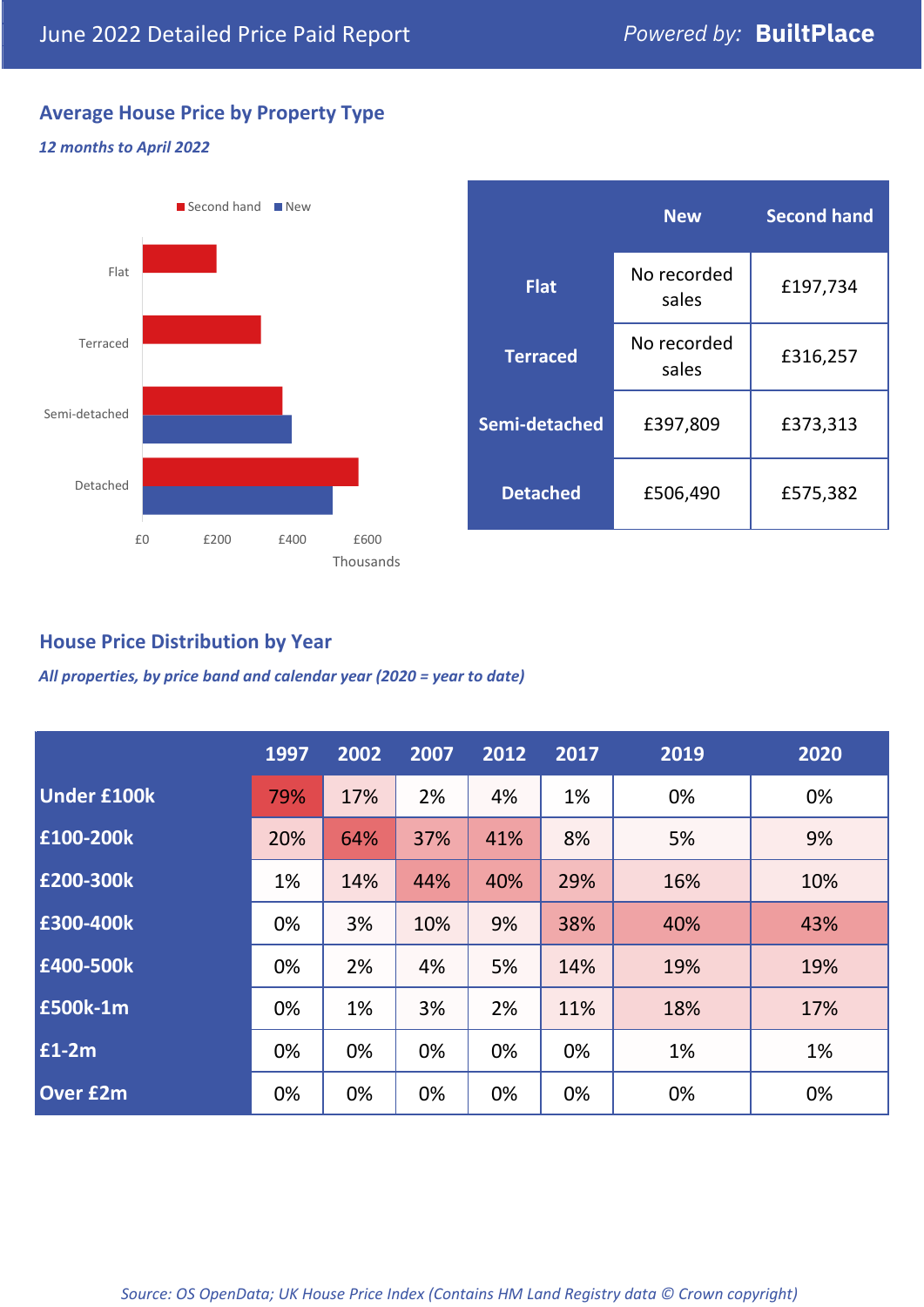# **Transactions (February 2022 data)**

*Annual Transactions, Indexed (2001-05 average = 100)*



There were 1,556 transactions in Rochford during the 12 months to February 2022. This is 90% of the average from 2001- 05 and suggests activity is below pre-downturn levels.

Transactions in Rochford have stayed flat 0.0% since 2014, compared to changes of -11.5% for East of England and -7.7% for England.



#### *Cash and New Build Sales as % of Total, by Year*

*Note: The data on this page EXCLUDES transactions identified as transfers under a power of sale/repossessions, buy-to-lets (where they can be identified by a mortgage), and transfers to non-private individuals - i.e. it comprises only Land Registry 'A' data.*